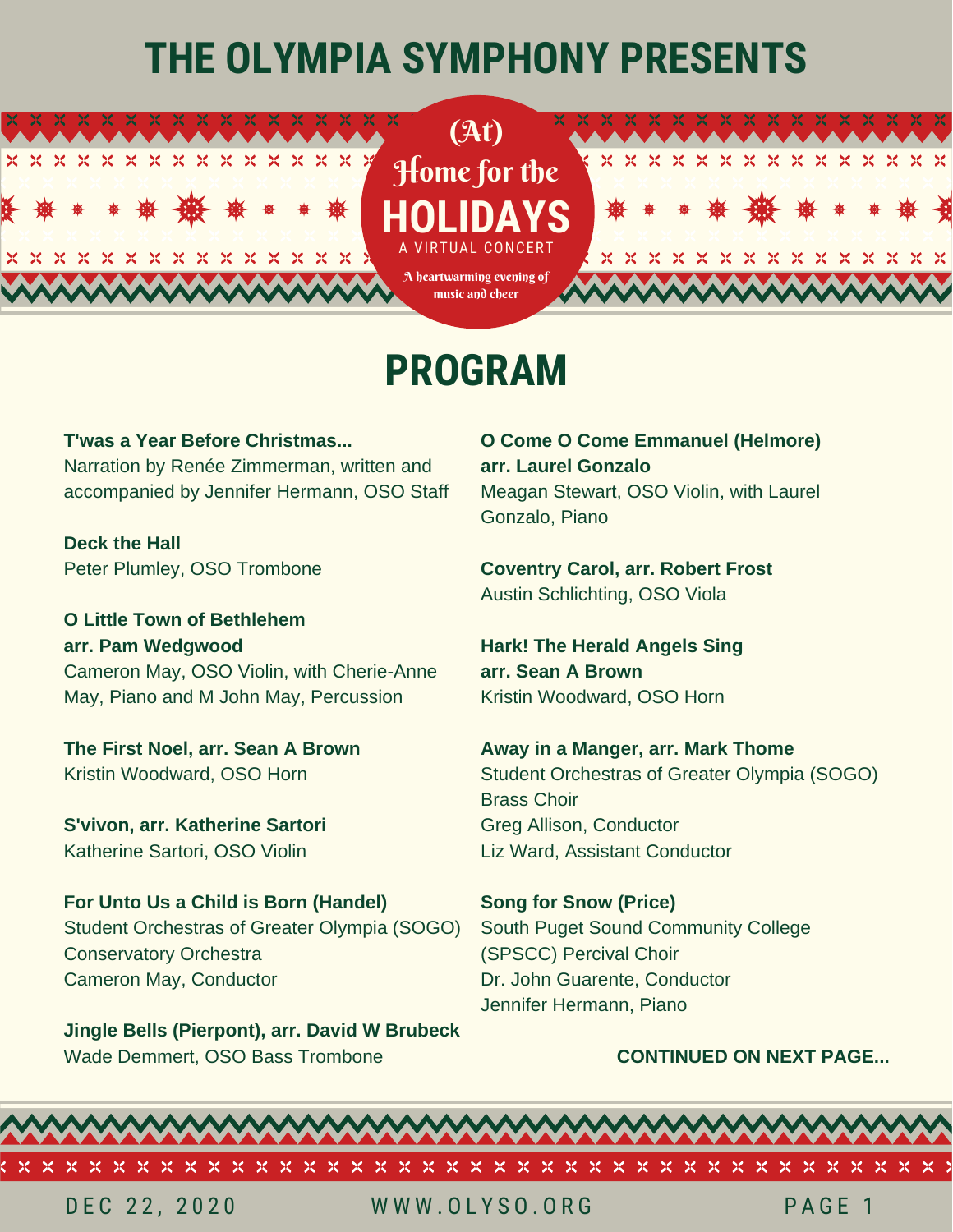# **THE OLYMPIA SYMPHONY PRESENTS**



## **PROGRAM (continued)**

**Lo, How a Rose E'er Blooming (Harmony, Michael Praetorius), arr. Laura G. Harper** Laura Goben Harper, OSO Oboe & English horn

**O Holy Night** Nick Masters, OSO Bass

**March of the Toys (Herbert), arr. Ed Phillips** Ed Phillips, OSO Tuba

**The Friendly Beasts, arr. Robert Frost** Austin Schlichting, Viola

**Variations of Pastures of Plenty OSO & Emerald City Music Collaboration** Composed by Students of Tumwater School District, realized by Brad Balliett (ECM) Olympia Symphony Orchestra

**Deck the Halls, arr. Pam Wedgewood** Cameron May, OSO Violin, with Cherie-Anne May, Piano, and M John May, Percussion

### **Christmas Time is Here (Guaraldi), arr. Ryan Wagner**

Ryan Wagner, OSO Trombone, with Meghan Wagner, Piano, and Sophia and Ella Wagner, Percussion

**Greensleeves (What Child is This)** Mary Jensen, OSO Flute

**Dance of the Mirlitons (Tchaikovsky)** Ashley Cook, OSO Clarinet

**Adeste Fideles, arr. John Purifoy** South Puget Sound Community College (SPSCC) Percival Choir

Dr. John Guarente, Conductor Jennifer Hermann, Piano

**FINALE Excerpt from A Christmas Festival (Anderson)** Olympia Symphony Orchestra

### ❄ **FROM OUR HEARTS TO YOURS** ❄

Whatever is beautiful, whatever is meaningful, whatever brings you happiness… May it be yours this Holiday Season and throughout the coming year.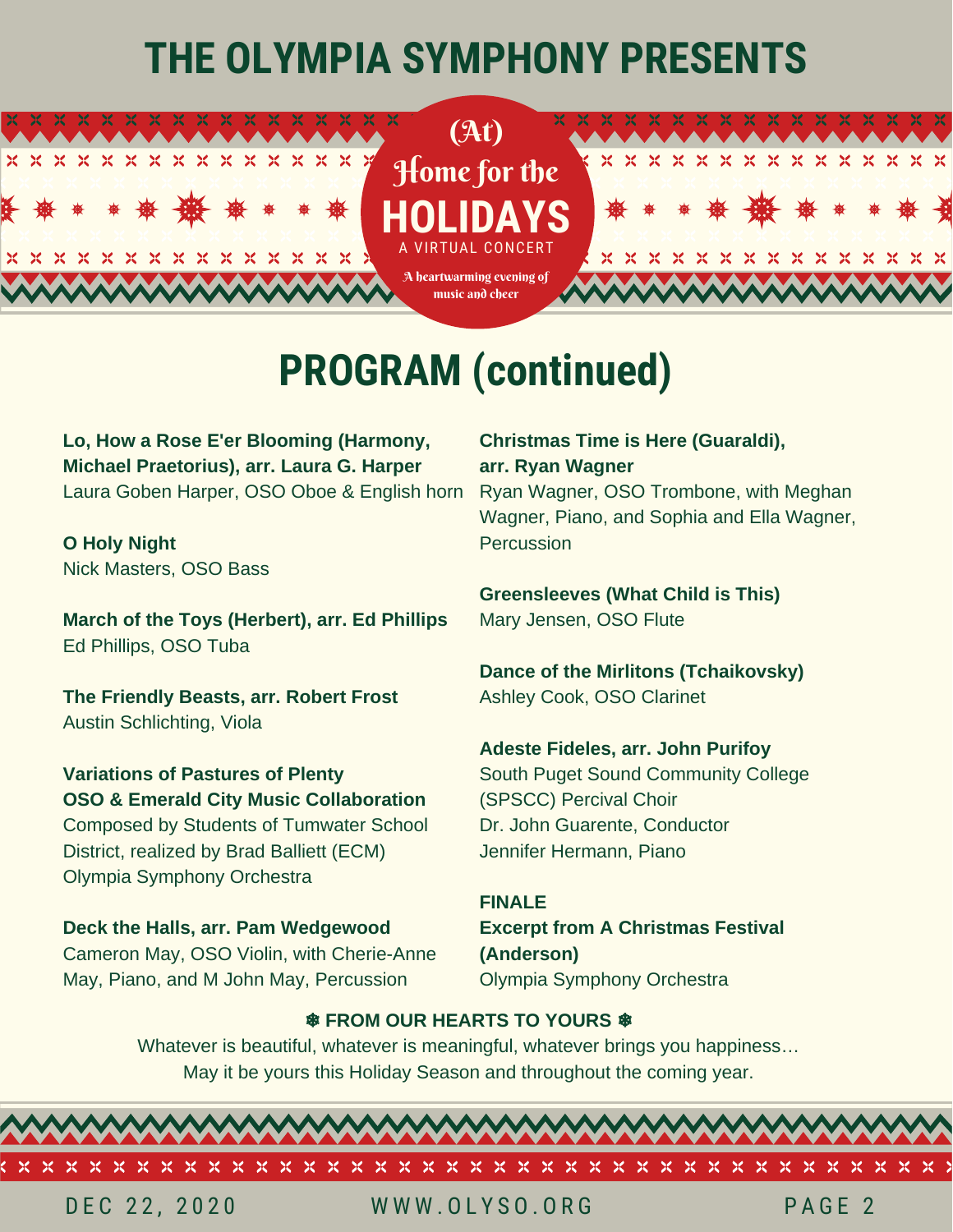## **OLYMPIA SYMPHONY MUSICIANS**

Gwen Taylor, Concertmaster ❄ Kate Jones, Assistant Concertmaster \* ¥ Meagan Banks, Violin 1 **※** Jon Hanson, Violin 1 ❄ ❦ Katherine Sartori, Violin 1  $★$ Dan Szekely, Violin 1 **\*** 

Julie Funchion Sandvig, Principal Violin 2 ❄ Cameron May, Assistant Principal Violin 2  $\ast \ast \ast$ Kathryn Cholakian, Violin 2 ❄ Lisa Pearson, Violin 2 ❄ Linda Pyle, Violin 2 ❄ Aundrea Schmidt, Violin 2 ❄ Meagan Stewart, Violin 2  $\ast$   $\ast$ 

Lisa Dyvig, Principal Viola ❄ Jason Leng, Viola ❄ Austin Schlichting, Viola  $\hat{\mathbf{z}}$  **\***  $\hat{\mathbf{z}}$ 

Holly Reeves, Principal Cello  $*$ Lucy Winter, Cello ❄

Nick Masters, Assistant Principal Bass  $\ast \ast \ast$ 

Mary Jensen, Principal Flute  $\ast \ast \ast$ Cheryl Sears, Flute 2 ❄

Laura Goben Harper, Principal Oboe  $\ast \ast$ 

Ashley Cook, Principal Clarinet  $\angle$  **\***  $\degree$ 

Andrew Landowski, Alto Sax 1 ❄ Jamie Rottle, Alto Sax 2 ❄

Brian Geddes, Principal Bassoon ❄ ❦ Cheryl Phillips, Bassoon 2 ❄

James Harper, Principal Horn \*  $\cdot$ Jean Van Effen, Horn 2 ❄ Kristin Woodward, Horn 3  $\ast$   $\ast$ Larry Vevig, Horn 4 ❄

John Wells, Trumpet 1 & 2 ❄ ❦

Ryan Wagner, Principal Trombone  $\ast$   $\ast$ Peter Plumley, Trombone  $*$  \* Wade Demmert, Bass Trombone  $\ast$   $\ast$ 

Ed Phillips, Principal Tuba  $\ast \ast$ 

Randy Grostick, Principal Percussion ❄ ❦ Michael Fox, Percussion  $\mathscr{X}$ Jennifer Hermann, Piano  $\ddot{\mathbf{v}}$ 

✭ soloist ❄ A Christmas Festival ❦ Pastures of Plenty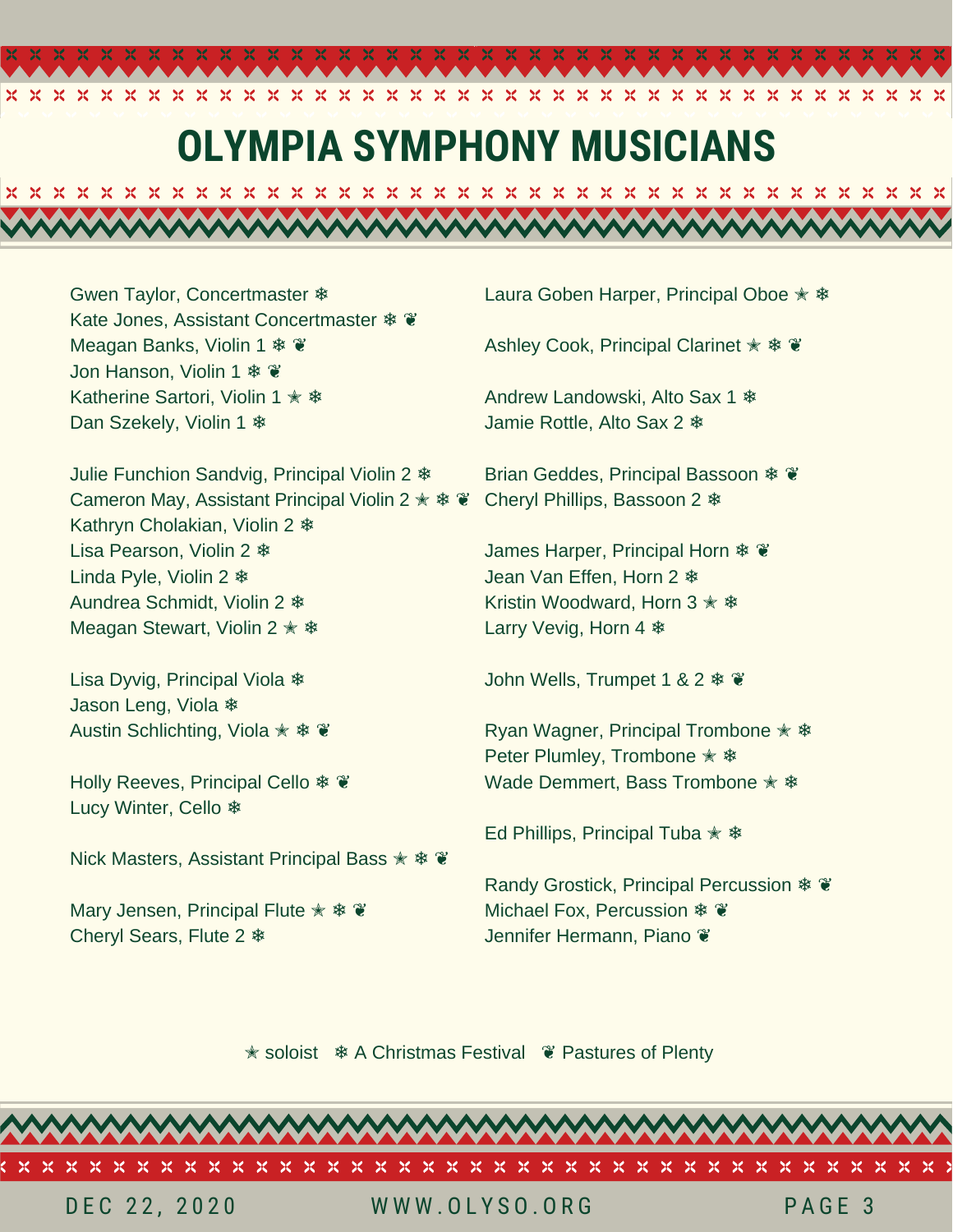## **COMMUNITY MUSICIANS & EDITORS**

 $\infty$ 

 $X$   $X$   $X$ 

 $\infty$  $\chi$  $\chi$  $\mathbf{\chi}$ 

x

<u>MAAAMAAAMAAAMAAAMAAAMAA</u>

**STUDENT ORCHESTRAS OF GREATER OLYMPIA CONSERVATORY ORCHESTRA**

X  $\mathbf{\chi}$  X X  $\chi$  $\propto$  $\propto$  $\infty$ 

Maria A • Justin B • Susannah B • AJ C Ayden C • Diego C M • Lance C • Abigail D Jorie D • Helen H • Kylie H • Jenny J • Scarlet J Wyatt J • Ji K • Ryan K • Sofia K • Andrew L Christian L • Noel L • Sky L • Will L Alessandro M • Annabel M • Camille M David M • Emily M • Jaydon M • Max M Natalie M • Albany N • Gabriel O • Carissa P Lucas Q • Livvy R • Chloe S • Kenny S Naomi S • Tala S • Augie T • Victoria T • Kalee V Caroline W • John W • Orion W • Daniel Y Kaito Y

#### **STUDENT ORCHESTRAS OF GREATER OLYMPIA BRASS CHOIR**

Alex B • Cooper B • Justin B • Susannah B Zach B • Abigail D • Taylor H • Vadim H Scarlet J • Max M • Natalie M • Ethan N Aidan O • Kenny S • Naomi S • Locke W Orion W

#### **TUMWATER HILL ELEMENTARY STUDENT COMPOSERS**

Bella C • Madisen D • Wilson D • Audrey G Coco G • Marianna H • Emmit J • Layla M Jairo P • Jocelyn P • Parker P • Alexander R Leah R • Lydia R • Alma S • Jackson S Josafine S • Hanna S • Zoe T • Dexter W Grayson W • Will W

### **PETER G SCHMIDT ELEMENTARY STUDENT COMPOSERS**

Aubri A • Bailey A • Lucca A • Michael B Jack C-H • AnneMarie D • Astoria E • Malia E Peyton E • Brenna F • Grayson G • Drake J TJ K • Landon M • Oliver M • Rebecca P Vera P • Wyatt P • Addison S • Alyssa S-B Fischer S • Kathryn S • Kaelyn V • Sam W

 $\infty$ X

### **SOUTH PUGET SOUND COMMUNITY COLLEGE PERCIVAL CHOIR**

Nasim Bencheikh • Maureen Bieker Linda Boyer • Kathy Cramer • Christi Detlofsen Jennifer Grady • Debbie Guillot • Sara Harmon Natasha Hays • Kris Jorgensen-Dobson Cameron May • Cherie-Anne May Susie McKinnon • Mary Perkins Monica Pierson • Ethan Plummer Amanda Sue Rudisill • Amy Schutte Vanessa Stanley • Ayu Uematsu • Terry White Bonnie Wood • Nancy Zabel Melani Zimmer-Fallon

#### **EDITORS**

Lively Productions, Concert Audio/Video Jason Leng, A Christmas Festival Audio Victor Caccese, Pastures of Plenty Audio/Video Mix11 Studios, SOGO Audio/Video John Guarente, SPSCC Audio Sara Gettys, SPSCC Video